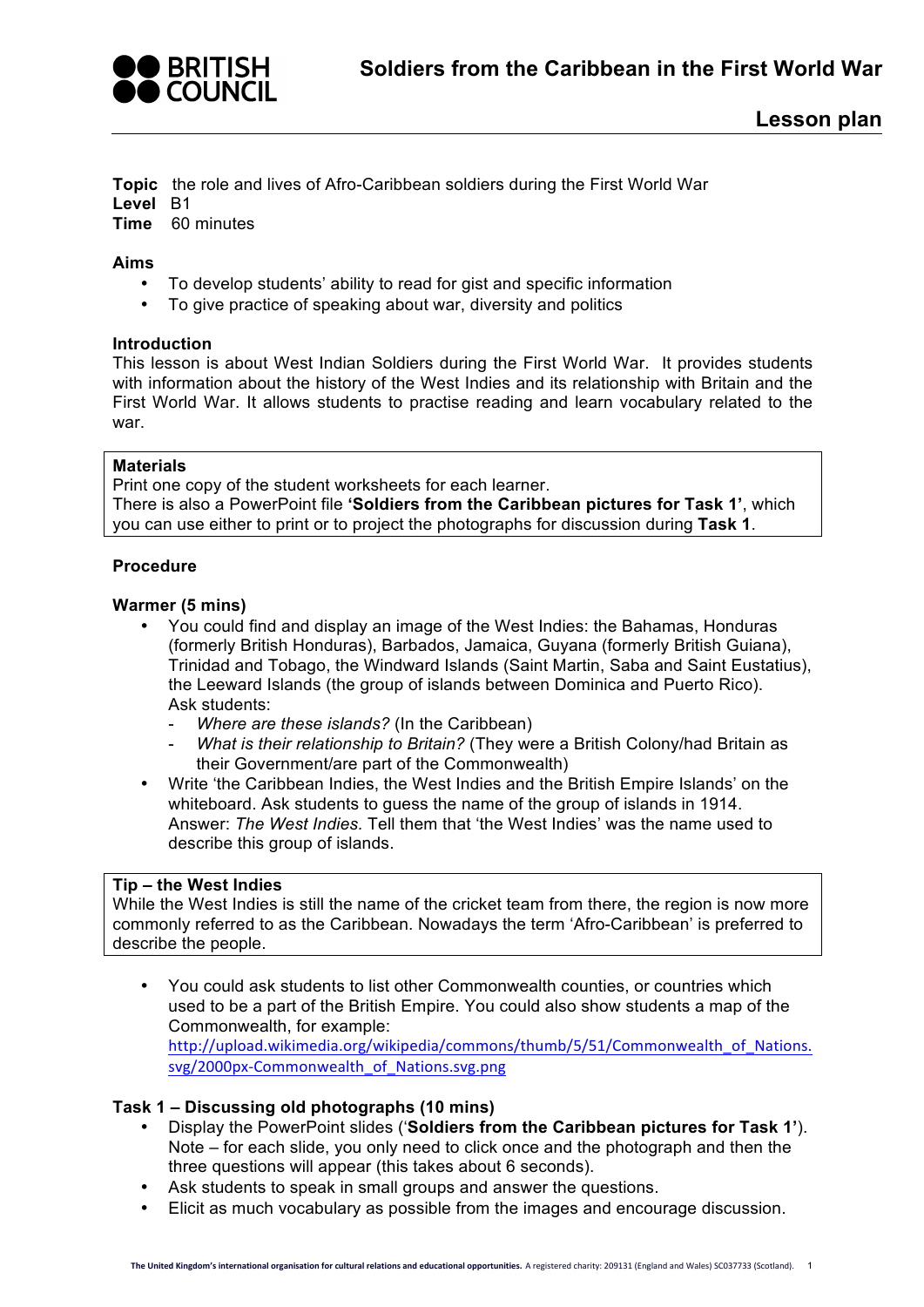

# *Answers to Task 1*

- *Picture 1: you can see three West Indian soldiers holding guns.There is also a cart and some sheds in the background. They fought for the British side in the war – the West Indies were part of the British Empire.*
- *Picture 2: you can see men in a trench. The trenches were used to protect soldiers from enemy attack. The trenches might have been dug by West Indian soldiers.*
- *Picture 3: the men are carrying bombs. It was a difficult job. It was probably boring and dangerous – they are carrying bombs and they probably did this for a long time.*

### **Task 2 – Reading for gist (5 mins)**

- Explain that the students are going to find out more about the soldiers in the photographs. If the students expressed guesses or opinions about the soldiers during Task 1, you could also ask them to quickly read the text to see if these guesses were correct.
- Ask students to answer to read the text quickly and answer the two gist questions. Give feedback.

### *Answers to Task 2*

- *a. Men from the West Indies wanted to go to war.*
- *b. Problems: didn't have right clothes, died of frostbite, arms and legs cut off, not treated the same as white soldiers, did worse jobs than white soldiers, got paid less*

#### **Task 3 – Reading for detail (15 mins)**

Ask the students to read the text again and answer the questions. Ask students to check their answers with a partner before giving feedback.

#### *Answers to Task 3*

- *a. The Western Front (Belgium, France and Germany), Italy, Jordan, Egypt, Mesopotamia, Palestine, East Africa, Cameroon and Togo.*
- *b. Men from the West Indies wanted to go to war because they 'wanted Britain to win, they thought the pay was good and they thought it would change the politics in the West Indies' (para. 2).*
- *c. Ship changed direction to Canada, many soldiers had arms or legs cut off or died because they didn't have warm clothes.*
- *d. Labouring, digging trenches, carrying weapons, building shelters, cleaning toilets.*
- *e. The army was treating them worse than white soldiers – worse jobs and worse pay.*
- *f. They wanted independence from Britain – to have their own Government.*
- *g. Yes. Between 1960 and 1980 each of the West Indies became independent.*
- *h. A group of 54 countries that were once part of the British Empire (e.g. the UK, Australia, Canada, India and Nigeria).*